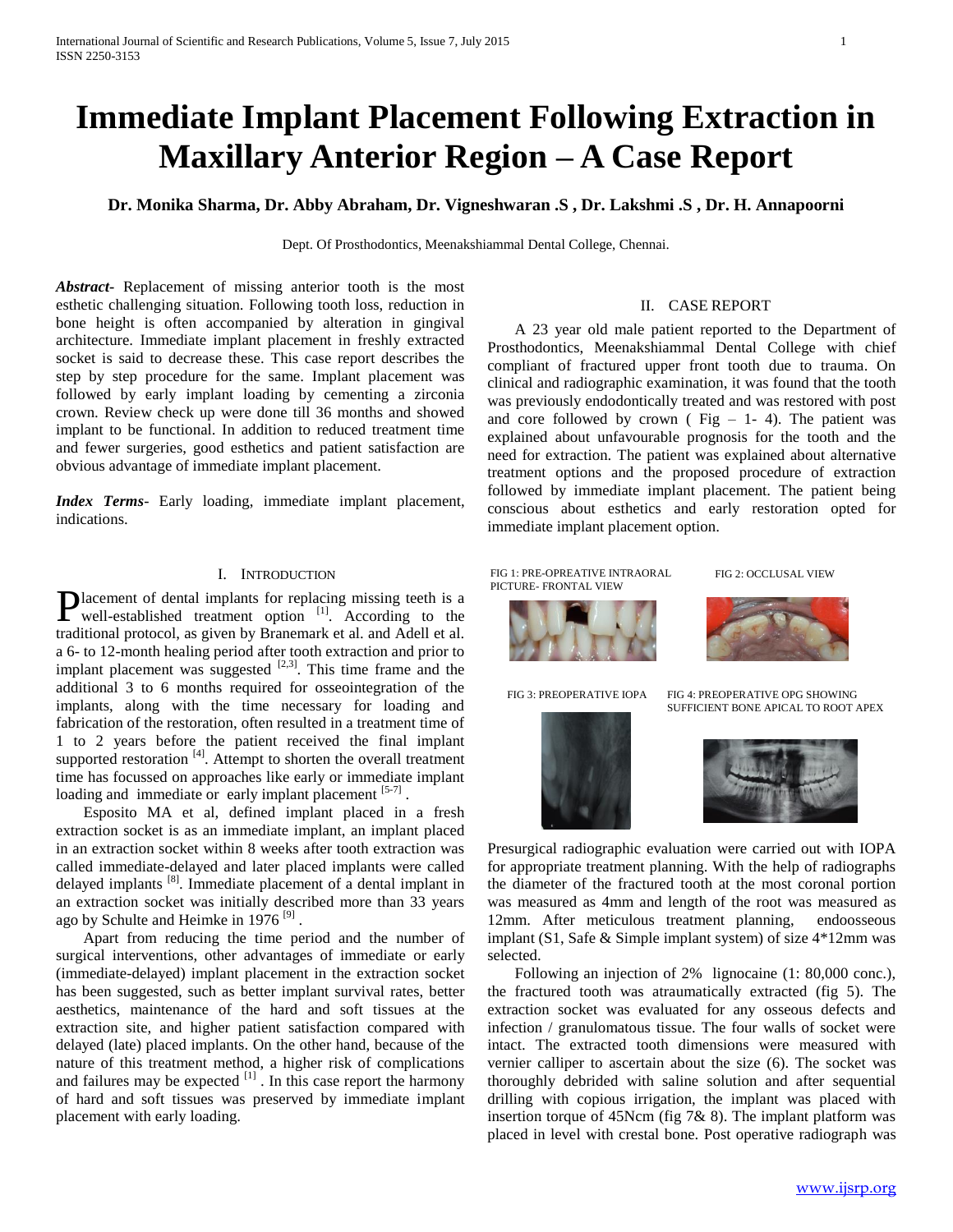taken. Abutment was placed and checked for clearance (fig 9) . The abutment was milled (fig  $10 \& 11$ ) followed by abutment level impression made with polyvinyl siloxane material. Cast was poured and mounted on semi- adjustable articulator. The permanent restoration fabricated with Cercon zirconia crown (Dentsply Ceramco ) was cemented within a week of implant placement (fig 12).

FIG 5: TOOTH EXTRACTED ATRAUMATICALLY



FIG 6: MEASURING DIMENSIONS OF EXTRACTED TOOTH

#### FIG 7 & 8: SHOWS IMPLANT PLACED IN THE EXTRACTION SOCKET







FIG 9: ABUTMENT TRIED- IN FIG 10: MILLING OF ABUTMENT



FIG 11: MILLED ABUTMENT FIG 12: FINAL RESTORATION IN PLACE



### III. DISCUSSION

 Immediate implant placement is indicated in cases of tooth extraction due to trauma, root fracture, root perforation, root resorption, unfavourable crown: root ratio and with no dehiscence or fenestration defect [10] .Contraindications include site with active infection, insufficient bone apical to tooth socket apex ( $\leq$ 3mm) and wide or long gingival recession  $^{[11]}$ .

 A vast number of studies on immediate implant placement are present however, only a few randomized controlled trials (RCT) or long-term prospective trials exist. Review of the literature show that the survival rates of immediately, early, or delayed placed implants are comparable with those of implants placed in healed alveolar bone in short perspective <sup>[1]</sup>. In general, approximately 5% of implants are expected to be lost regardless the protocol being used. The success rate in maxilla has been stated as 66-95.5% and in mandible is  $90 - 100\%$ <sup>[12]</sup>.

 No statistically significant differences in mean crestal bone loss and mean probing pocket depth between the protocols was found. Immediate implant placement was initially said to preserve alveolar bone. However this is said to be controversial since morphologic changes of the post-extraction site may occur despite immediate ⁄ early implant placement. Buccal wall of socket being thin, slightly palatal / lingual placement of the implant in the extraction socket is recommended to avoid exposure of the implant surface. And also for preservation of bone, careful extraction is recommendable and it is advised to section multi-rooted teeth before removal [1].

 Controversies exist on whether local pathology has an adverse effect on the outcome. Chronic infection is not an absolute contraindication for immediately placed implants, however, thorough debridement of the alveolus should be made. The use of antibiotics prophylactically, is recommended in medically compromised patients. In the present study no local pathology was present [1].

 Small gaps between implant surface and socket wall have a potential for spontaneous healing. GBR and grafting perform successfully for augmentation of dehiscences and fenestrations; however, no evidence exists that one technique or material is superior to others. In the present study, no osseous defect had warrentied the use of any graft material  $[1]$ .

 In the present case report, the patient's need for immediate replacement and good esthetics were addressed. Thus immediate implant placement may be a good treatment option for missing anterior tooth.

### IV. CONCLUSION

 Immediate implant placement though a technique sensitive procedure, has a good success rate when careful case selection and treatment planning are performed. In this case report, the immediate implant placement with early loading had resulted in acceptable esthetics and patient satisfaction.

#### **REFERENCES**

- [1] L. Schropp & F. Isidor. Timing of implant placement relative to tooth extraction. Journal of Oral Rehabilitation 2008 35 (Suppl. 1); 33–43.
- [2] Branemark PI, Zarb G, Albrektsson T. Tissue-integrated prosthesis: osseointegration in clinical dentistry. Chicago: Quintessence, 1985.
- [3] Adell R, Lekholm U, Rockier B, et al. A 15 year study of osseointegrated implants in the treatment of the edentulous jaw. Int J Oral Surg !981; 10:387^116.
- [4] Stuart J. Froum, Immediate Placement of Implants into Extraction Sockets: Rationale, Outcomes, Technique. Alpha Omegan, Volume 98, Number 2, July 2005
- [5] Flanagan D. Immediate placement of multiple mini dental implants into fresh extraction sites :A case report. Journal of Oral Implantol 2008, 37: 107-110.
- [6] De Rouck T, Collys K, Cosyn J. Immediate single tooth implants in anterior maxilla : a 1 year cohort study on hard and soft tissue response. J Clin Periodontol 2008; 35: 897- 904.
- [7] Atalluah K, Chee LF, Peng LL, Tho CY, Wei WC, Baig MR. Implant placemnt in extraction sockets: A short review of literature and presentation of series of three cases. J of Oral Implantol 2008, 34; 97-106.
- [8] Esposito MA, Koukoulopoulou A, Coulthard P, Worthington HV. Interventions for replacing missing teeth: dental implants